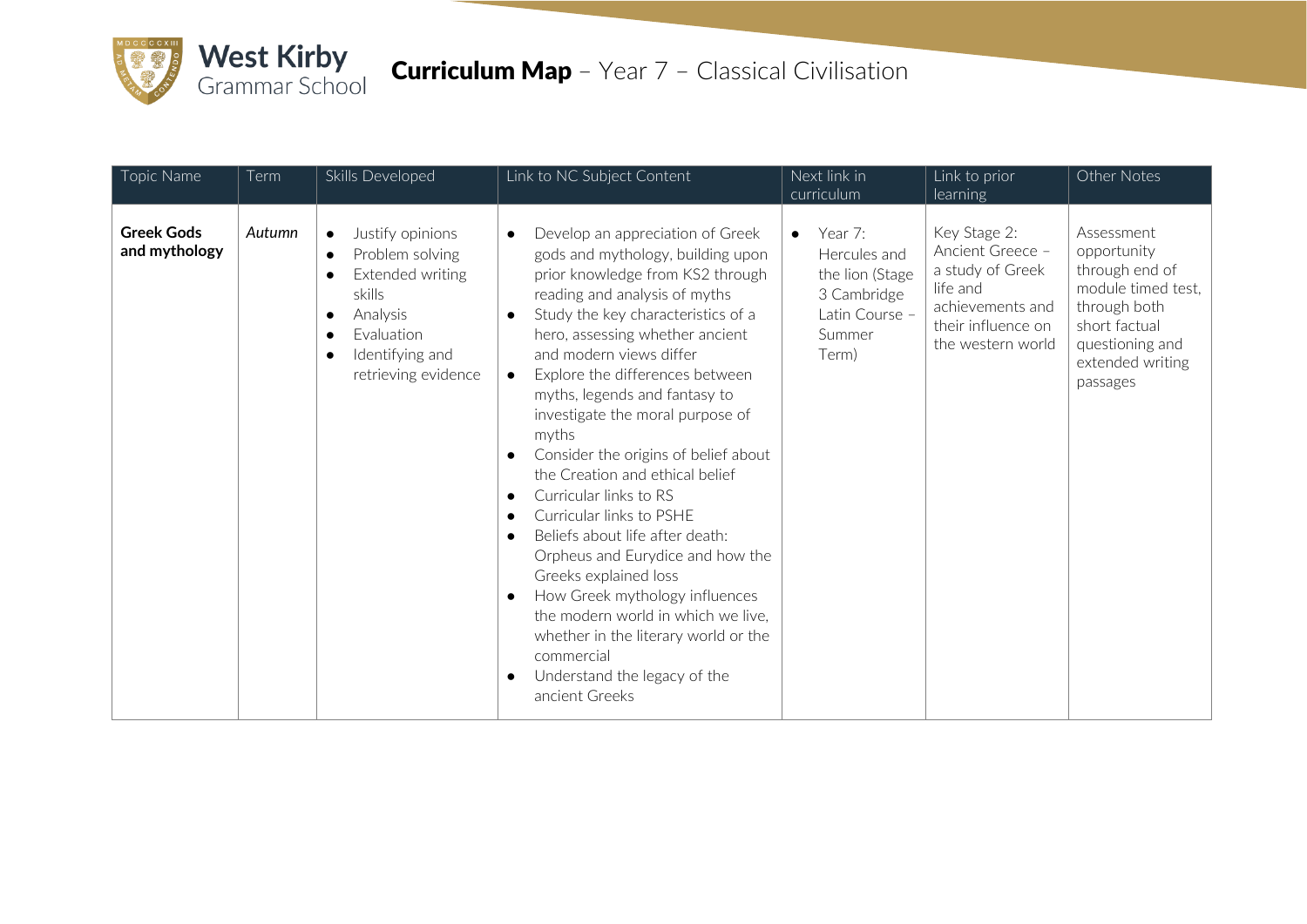

## **Curriculum Map** - Year 7 - Classical Civilisation

| Introduction to<br>Latin through<br>the Cambridge<br><b>Latin Course</b><br>$(Stages 1 - 2)$ | <b>Spring</b> | Derivation of<br>$\bullet$<br>English words from<br>Latin<br>Evaluation after<br>comparison of<br>Roman and modern<br>life<br>Acquisition of basic<br>Latin word base<br>Latin and English<br>$\bullet$<br>syntax<br>understanding<br>Tense appreciation<br>$\bullet$<br>Historical empathy<br>$\bullet$<br>Change and<br>$\bullet$<br>continuity<br>Understanding Latin<br>$\bullet$<br>case structure<br>Recognition of<br>$\bullet$<br>verbs and nouns<br>and their roles<br>Precising<br>$\bullet$<br>information from<br>wider text<br>Understanding<br>$\bullet$<br>chronology | Develop an understanding of the<br>$\bullet$<br>link between Latin and modern<br>Romance languages (link to MFL)<br>Recognise derivations of words in<br>$\bullet$<br>the English language (link to English<br>language)<br>Recognise and calculate with<br>$\bullet$<br>Roman numerals, building on prior<br>knowledge from KS2 (link to<br>Mathematics)<br>Comparison of modern and Roman<br>$\bullet$<br>houses to evaluate their respective<br>strengths and weaknesses<br>Notice the lack of definite article in<br>$\bullet$<br>Latin<br>Understand the use of the present<br>tense<br>Recognition of differences in Latin<br>$\bullet$<br>and English idiom<br>Develop an understanding of<br>$\bullet$<br>Roman food both its influences and<br>its effects on Roman health | $\bullet$<br>$\bullet$<br>$\bullet$ | Year 8:<br>Autumn term<br>(verbs)<br>introduction<br>of past tenses<br>Continual links<br>with<br>derivations.<br>vocabulary<br>retrieval and<br>acquisition<br>Year 8: Spring<br>term (Roman<br>numerals)<br>used in<br>understanding<br>Roman dates<br>Continued<br>reference to<br>Latin and<br>English syntax<br>and idiom<br>differences | Key Stage 2: he<br>Roman Empire<br>and its impact on<br><b>Britain</b>                                                  | Assessment<br>opportunities<br>through<br>vocabulary tests,<br>written translation<br>passages and<br>comprehension<br>exercises |
|----------------------------------------------------------------------------------------------|---------------|--------------------------------------------------------------------------------------------------------------------------------------------------------------------------------------------------------------------------------------------------------------------------------------------------------------------------------------------------------------------------------------------------------------------------------------------------------------------------------------------------------------------------------------------------------------------------------------|-------------------------------------------------------------------------------------------------------------------------------------------------------------------------------------------------------------------------------------------------------------------------------------------------------------------------------------------------------------------------------------------------------------------------------------------------------------------------------------------------------------------------------------------------------------------------------------------------------------------------------------------------------------------------------------------------------------------------------------------------------------------------------------|-------------------------------------|-----------------------------------------------------------------------------------------------------------------------------------------------------------------------------------------------------------------------------------------------------------------------------------------------------------------------------------------------|-------------------------------------------------------------------------------------------------------------------------|----------------------------------------------------------------------------------------------------------------------------------|
| Introduction to<br>Latin through<br>the Cambridge<br><b>Latin Course</b><br>$(Stages 3 - 4)$ | Summer        | Derivation of<br>$\bullet$<br>English words from<br>Latin<br>Precising<br>information from<br>wider text                                                                                                                                                                                                                                                                                                                                                                                                                                                                             | Gain knowledge of the main<br>$\bullet$<br>features of a Roman town and their<br>location<br>Make a comparison between<br>Roman and modern towns                                                                                                                                                                                                                                                                                                                                                                                                                                                                                                                                                                                                                                    | $\bullet$                           | Year 10: The<br>city of Rome<br>how the<br>Forum<br>Romanum<br>compares with                                                                                                                                                                                                                                                                  | Year 8 Autumn<br>term: Recognise<br>derivations of<br>words in the<br>English language<br>(link to English<br>language) | Assessment<br>opportunities<br>through<br>vocabulary tests,<br>written translation<br>passages and                               |